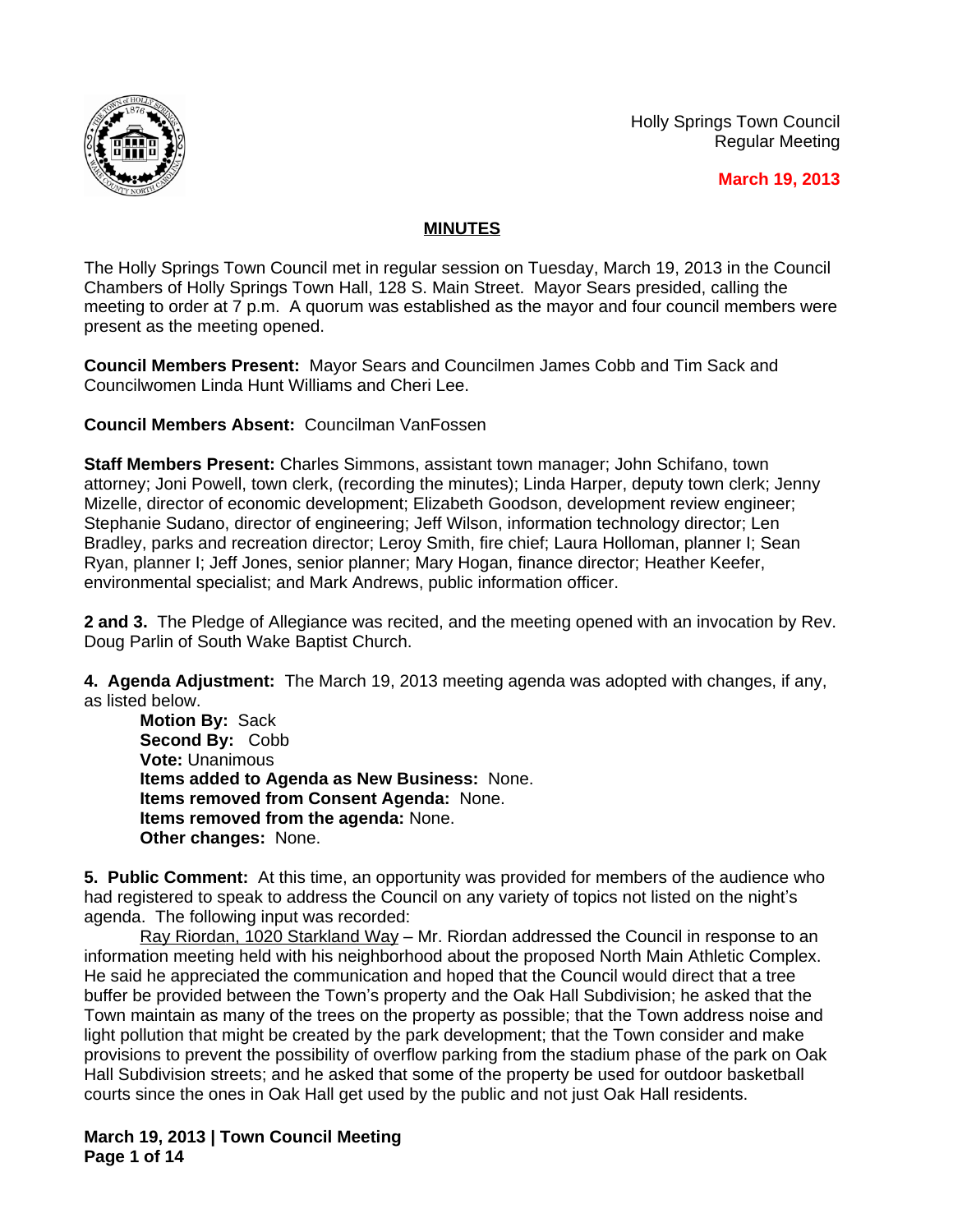Darcy Maske, 936 Avent Meadows Lane – Ms. Maske, representing the Yellow Jackets football booster club, addressed the Council regarding proposed changes to the parks and recreation football and cheerleading programs. She said parents feel the changes would have a negative impact on the Town, and she asked that the Council consider giving the booster club a year before changes are made in the program. She said her group would need the time to come up with their own program.

**6a. Mayoral Commendation Award** - Mayor Sears introduced and recognized Kiara and C.J. Leslie, two local young adults who excel in their sports but also exhibit fine leadership and character. Kiara, a student at Holly Springs High School and a member of the Lady Golden Hawks basketball team, recently was named the Tri-9 Conference Player of the Year. Her older brother, C.J. Leslie, is a starting forward for the North Carolina State University basketball team. The March 14, 2013 edition of the Raleigh *News & Observer* called Leslie "a most talented player."

In addition, C.J. is a compassionate hero. After a recent game, a crowd of spectators rushed onto the court. C.J. spotted a person in a wheelchair, and he left the celebration behind to help clear the way and get the wheelchair-bound person to safety.

Mayor Sears officially recognized the Leslie siblings for their leadership, talent and character with a Mayor's Commendation Award.

**Action:** None.

**6b. Community Arts Festival Winners** – Councilwoman Williams said the Holly Springs Arts Council and the Town of Holly Springs Parks and Recreation Department teamed up last month to present the first Community Arts Festival at the Holly Springs Cultural Center. During the week, many residents viewed and were inspired by work produced by local writers and artists.

She said many young artists participated in the exhibits. Winners were selected by judges and were recognized during the Council meeting with presentation of certificates.

**Action:** None.

**7a. Football and Cheerleading Program –** Kevin Adams, vice chair of the parks and recreation advisory committee, addressed the Council. He said that the committee heard from both sides of the issue and had input from the prior Town Council meeting. He said after hearing comments on the issue, the committee approved a motion to recommend that the Council support the proposed changes.

He said the motion passed unanimously.

In discussion, Council members discussed how members of the existing program feel that they need a year to build a competition program from scratch and then the changes proposed could go into effect. Council members felt it was not unreasonable to give the group that wants a competition football program a year to build one.

All of the Council members were in agreement. Councilman Sack said people on both sides of the issue admitted that there are problems with the East Wake program. After a year, the recreational program can change.

**Action:** The Council approved a motion that the present system be continued for a year with involvement with Chatham County, Johnston County or East Wake; at the end of a year, the parks and recreation department will transition to a recreation football team.

**Motion By:** Sack **Second By:** Cobb **Vote:** Unanimous

**8a. Public Hearing: FY 2013-14 Budget –** Mr. Simmons said the public has been invited via the Town's Web site and local media to provide comments on the Town's FY 2013-14 budget. Citizens have been invited to provide input as to what they feel are important programs, facilities or services.

**March 19, 2013 | Town Council Meeting Page 2 of 14**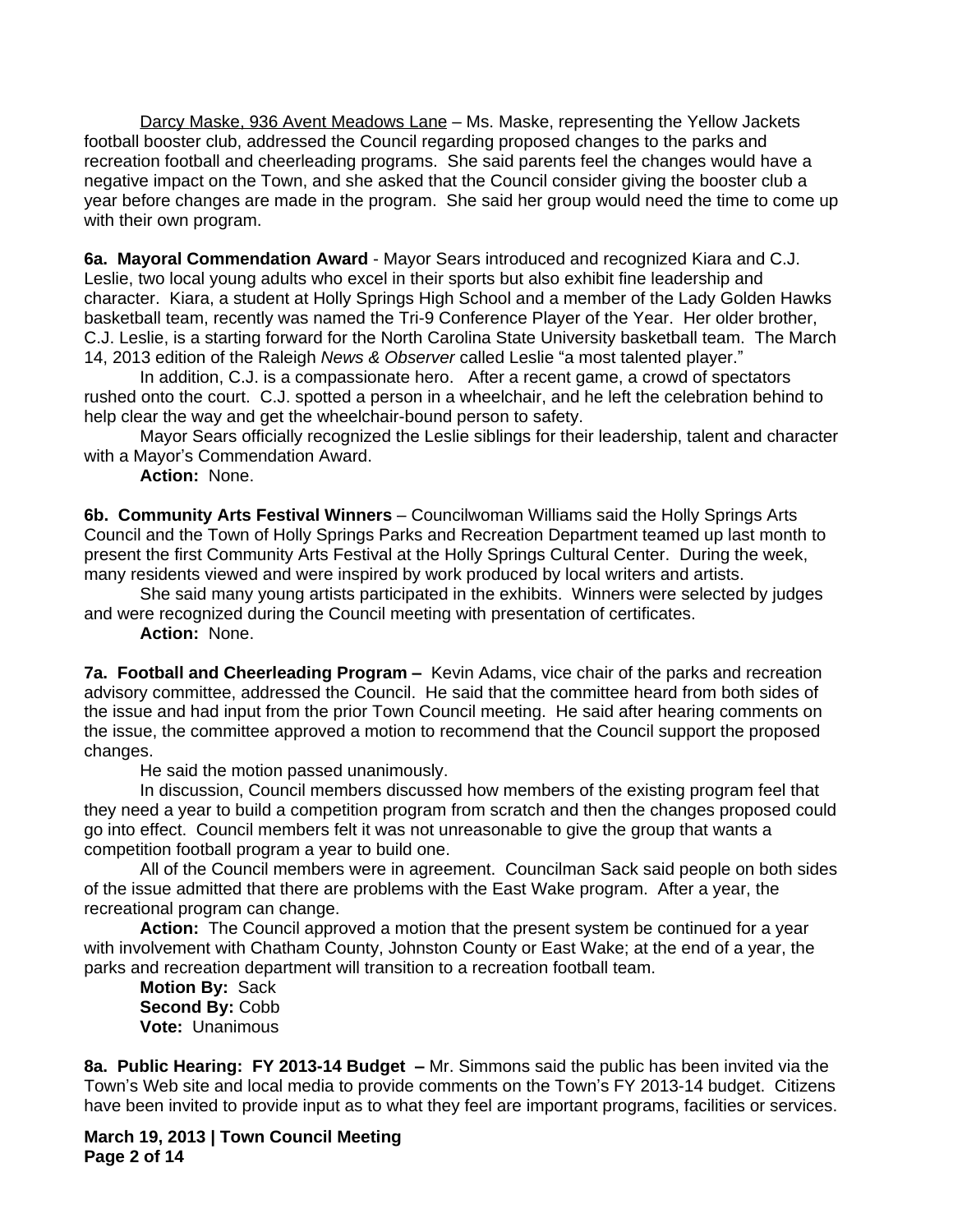He said the purpose of this pre-budget preparation hearing is to give folks a chance to have input before the budget process actually begins instead of having to wait until the end of the process when it may not be feasible to make adjustments.

Mr. Simmons said this hearing is being held in addition to – and not instead of – the public hearing that is required by law later in the budget process. That hearing tentatively is scheduled for May 21 or June 4, 2013

With that explanation completed, Mayor Sears opened the public hearing. The following comments were recorded: None.

There being no comments, the public hearing was closed. **Action:** None.

**8b. Public Hearing: Town of Fuquay-Varina Annexation Agreement -** Mr. Schifano explained the towns of Holly Springs and Fuquay Varina have an existing annexation line which prohibits each municipality from annexing, voluntarily or involuntarily, on either side of the line. The most recent annexation agreement line between the two towns was enacted in 2008. Owners of a 48-acre area of land south of Bass Lake have approached both towns for development. Town staff looked at the ability to serve this area with utilities, and it was determined that this area would be better served by Fuquay-Varina. That review also caused town staff to look at other parcels to see which would be better served by Holly Springs. There is an area of approximately 200 acres off of Duncan Cook Road that would be better served by Holly Springs.

He said the proposed amendment swaps those two areas so that the 48 acres would be subject to annexation by Fuquay-Varina, and the 200-acre area would be subject to be annexed by Holly Springs, assuming these areas are either voluntarily annexed or subject to the requirements of annexation. This ordinance does not annex or authorize annexation; it merely determines which town ultimately would be better able to annex the properties, if and when they are ever annexed.

With that explanation completed, Mayor Sears opened the public hearing. The following comments were recorded: None

There being no comments, the public hearing was closed.

**Action:** The Council approved a motion to enact Ordinance 13-02, amending an annexation agreement line between Holly Springs and Fuquay-Varina.

**Motion By:** Cobb **Second By:** Sack **Vote:** Unanimous

**8c. Public Hearing: Annexation A13-03 -** Mr. Jones said the Town has received a petition for voluntary annexation of 16.6 +/- acres located at 634 Bass Lake Road. The property owners are Web Formations, Inc. and Triangle Growth Capital. The property is contiguous with city limits, and the petition meets all the statutory requirements for annexation.

With that explanation completed, Mayor Sears opened the public hearing. The following comments were recorded: None.

There being no comments, the public hearing was closed.

**Action:** The Council approved a motion to adopt Annexation Ordinance A13-03 annexing 16.6 -/+ acres owned by Web Formations, Inc. and Triangle Growth Capital, and more particularly described as Wake County PINs: 0658.02-68-1999 and 0658.02-69-0331, into the corporate limits of the Town of Holly Springs.

**Motion By:** Cobb **Second By:** Sack **Vote:** Unanimous *A copy of Annexation Ordinance A13-03 is attached to these minutes.*

**March 19, 2013 | Town Council Meeting Page 3 of 14**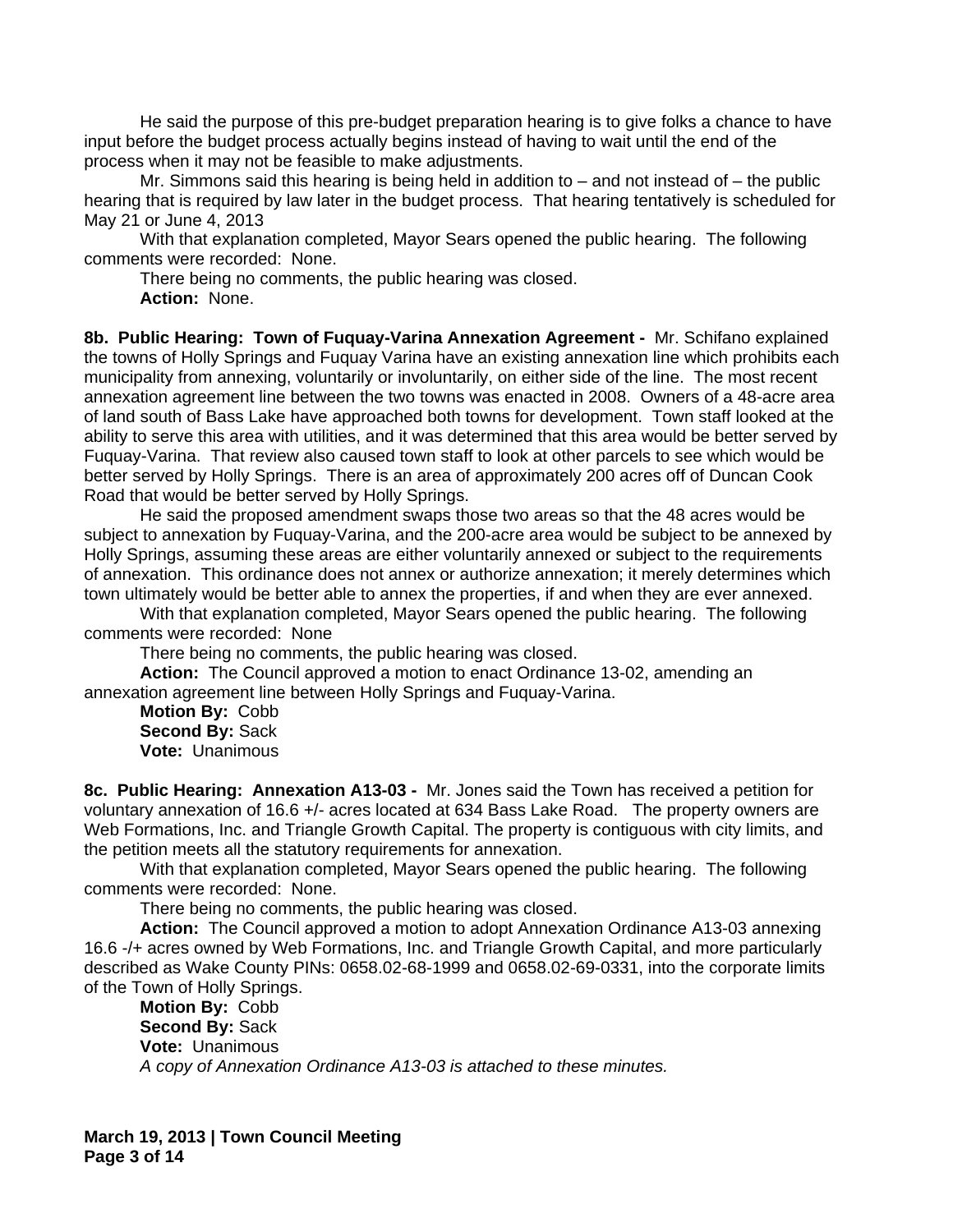**8d. Public Hearing: Rezoning Petition 12-REZ-07 -** Ms. Holloman said the Town has received a request for a zone map change for property located along Bass Lake Road, between the undeveloped Brook Manor subdivision and the established Old Mills Lake subdivision. The applicant is requesting to rezone the property from R-20: Residential to R-10: Residential. The parcels currently are used for residential uses and together are approximately 16.60 acres in size.

With that explanation completed, Mayor Sears opened the public hearing. The following comments were recorded:

Don Mizelle, Longleaf Development Services, 5429 Shoreline Ct. -- Mr. Mizelle addressed the Council to speak in favor of the rezoning. He said he felt the requested R-10 zoning is typical of Holly Springs residential development. He said he met with some of the neighboring property owners in Old Mills Lake subdivision to try to address their concerns.

Monty Moray, 3112 Mills Lake Wynd – Mr. Moray said he and neighbors attended the Planning Board meeting and voiced concerns. Since then, neighbors met with the applicant and he feels they came up with acceptable compromise with changes.

Wyndam Ratcliff, 1005 Whitney Springs Ct. – Ms. Ratcliff spoke against the rezoning. She said changing the property from R-20 to R-10 would not benefit the Town of Holly Springs or property owners in Old Mills Lake.

Adegoke Ademiluyi, 3001 Mills Lake Wynd – Mr. Ademiluyi said he moved there 16 years ago because it was rural. A planning professional, he said he would expect a gradual transition and feels there is not enough transition zoning between the R-10 requested and the R-30 of Old Mills Lake. He said he owns a neighboring lot and said he would be the most effected by the rezoning, if approved.

Mary Jo Norman, 3000 Mills Lake Wynd – Ms. Norman said she appreciates the work the petitioner has done to try to meet residents' concerns, but she overall is disappointed because she is against the rezoning. She said she was concerned about the lack of transition.

Sonya Brown, 2995 Mills Lake Wynd – Ms. Brown spoke against the petition.

There being no further comments, the public hearing was closed.

**Action #1:** The Council approved a motion to accept the following statement as true*: "The requested zone map change from R-20 to R-10 is consistent with the Vision Holly Springs Comprehensive Plan since the Future Land Use Plan Map indicates this property as Residential and the R-10 Residential District will allow this designation to be carried out."*

**Motion By:** Williams **Second By:** Cobb **Vote:** Unanimous

**Action #2:** The Council approved a motion to adopt ordinance 12-REZ-07 to approve and enact Zone Map Change Petition #12-REZ-07 to change the zoning of ± 16.60 acres of Wake County PINs #0658690331 and a portion of #0658681999 from R-20: Residential to R-10: Residential as submitted by Longleaf Development Services.

**Motion By:** Williams **Second By:** Cobb **Vote:** Unanimous. *A copy of Ordinance 12-REZ-07 is attached to these minutes.*

**8e. Public Hearing: Comprehensive Plan Amendment 13-CPA-01 -** Mr. Ryan said the Town has received a request to amend the Comprehensive Plan to change the future land use designation of 4.99 acres along W. Holly Springs Road from Residential to Mixed Use.

With that explanation completed, Mayor Sears opened the public hearing. The following comments were recorded:

Kieran Connelly, 129 Gremar Drive – Mr. Connelly said he was opposed to adding business uses in a largely residential area.

**March 19, 2013 | Town Council Meeting Page 4 of 14**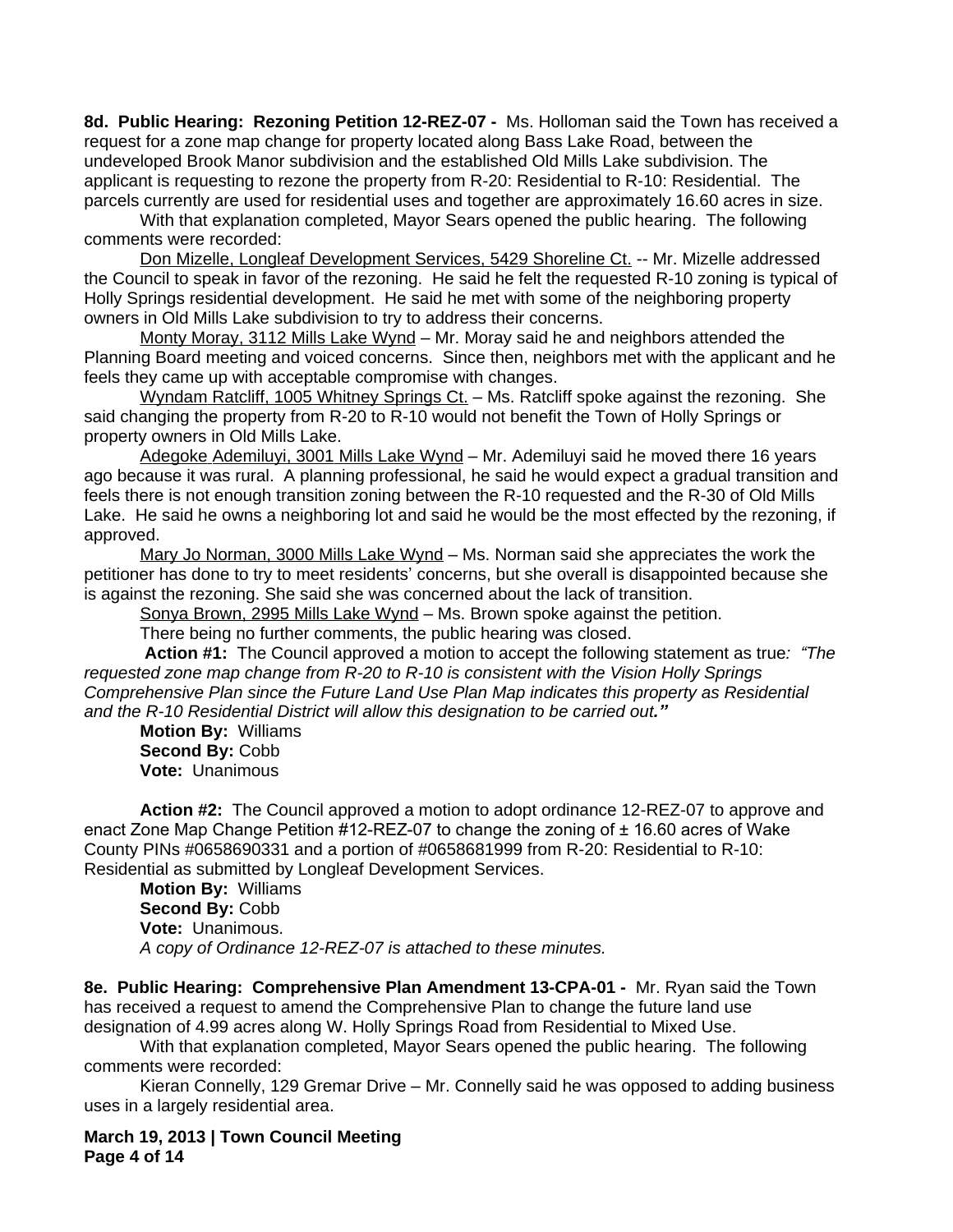There being no further comments, the public hearing was closed.

**Action:** The Council approved a motion to adopt Resolution #13-07 to approve and enact Comprehensive Plan Amendment #13-CPA-01 to change the Vision Holly Springs Comprehensive Plan future land use designation of 4.99 acres of Wake County PIN # 0649631999, 0649641134, 0649641381, 0649641673, 0649548381, 0649548018, 0649547049, 0649547307, 0649547384, 0649547283, and 0649547307 from Residential to Mixed Use as requested by Glenda S. Toppe & Associates.

**Motion By:** Sack **Second By:** Williams **Vote:** Unanimous *A copy of Resolution 13-07 is attached to these minutes.*

**8f. Public Hearing: Rezoning Petition 13-REZ-02 -** Mr. Ryan said the Town has received a request for a zone map change for several properties located along W. Holly Springs Rd, east of NC 55 and west of Main Street. The applicant is requesting to rezone the property from R-10: Residential and R-15: Residential to both LB: Local Business and R-MF-8: Multifamily Residential. The request is to rezone approximately 4.991 acres to LB: Local Business and the remaining 16.838 acres of the subject parcels to R-MF-8: Multifamily Residential. The parcels currently are being used for single family residential; however, some are vacant.

With that explanation completed, Mayor Sears opened the public hearing. The following comments were recorded:

Pam Davison, 105 Ramshorn Ct. – Ms. Davison addressed the Council to oppose the rezoning request. She said the requested zoning is inappropriate and required buffers would not protect adjacent homes from impacts.

Caroline Fiegler – Ms. Fiegler agreed with Ms. Davison.

Larry Gillespie, 105 Moss Rock Dr. -- A neighboring property owner, Mr. Gillespie is against the rezoning request because the change it would bring to his surroundings. He asked that the Council delay so some sort of compromise could be reached.

James Workman 144 Gremarn Drive - Mr. Workman said he enjoyed having woods behind his house and was opposed to the rezoning and development of the property. He said there would be no transition.

Michael Niestroy, 172 Gremar Drive – Mr. Niestrom said he agrees with others opposed to the rezoning.

Michelle Williford, 800 Oak Hall Drive – Ms. Williford said she wanted to point out that a new traffic pattern and adding hundreds of cars on Holly Springs Road from development of the property would have a negative impact on Oak Hall Subdivision but also on Holly Springs Road.

Amy Meyer, 1300 Linden Ridge Drive – Ms. Meyer said she understands the need for growth in the Town but feels the multi-family zoning is not appropriate.

Dana Niestroy, 172 Gremar Drive - Ms. Niestroy said part of the property is wetlands and wants that considered.

There being no further comments, the public hearing was closed.

Councilman Sack said it is an age old problem that building a town requires some to lose what they are used to having behind them or beside them so that the owners of that property can exercise their rights as owners to develop or build or not.

Speakers indicated they wanted to speak, so Mayor Sears reopened the public hearing.

Resident living at 133 Gremar Drive - The resident said she does not want her dead end street to go through to serve the property.

Councilman Sack explained the Town's policies regarding street connectivity.

George Smith, 229 Stone Hedge Ct. - Mr. Smith asked if the applicant would consider a conditional use zoning rather than a general use zoning. He asked the Council to send the applicant back to apply for conditional zoning.

**March 19, 2013 | Town Council Meeting Page 5 of 14**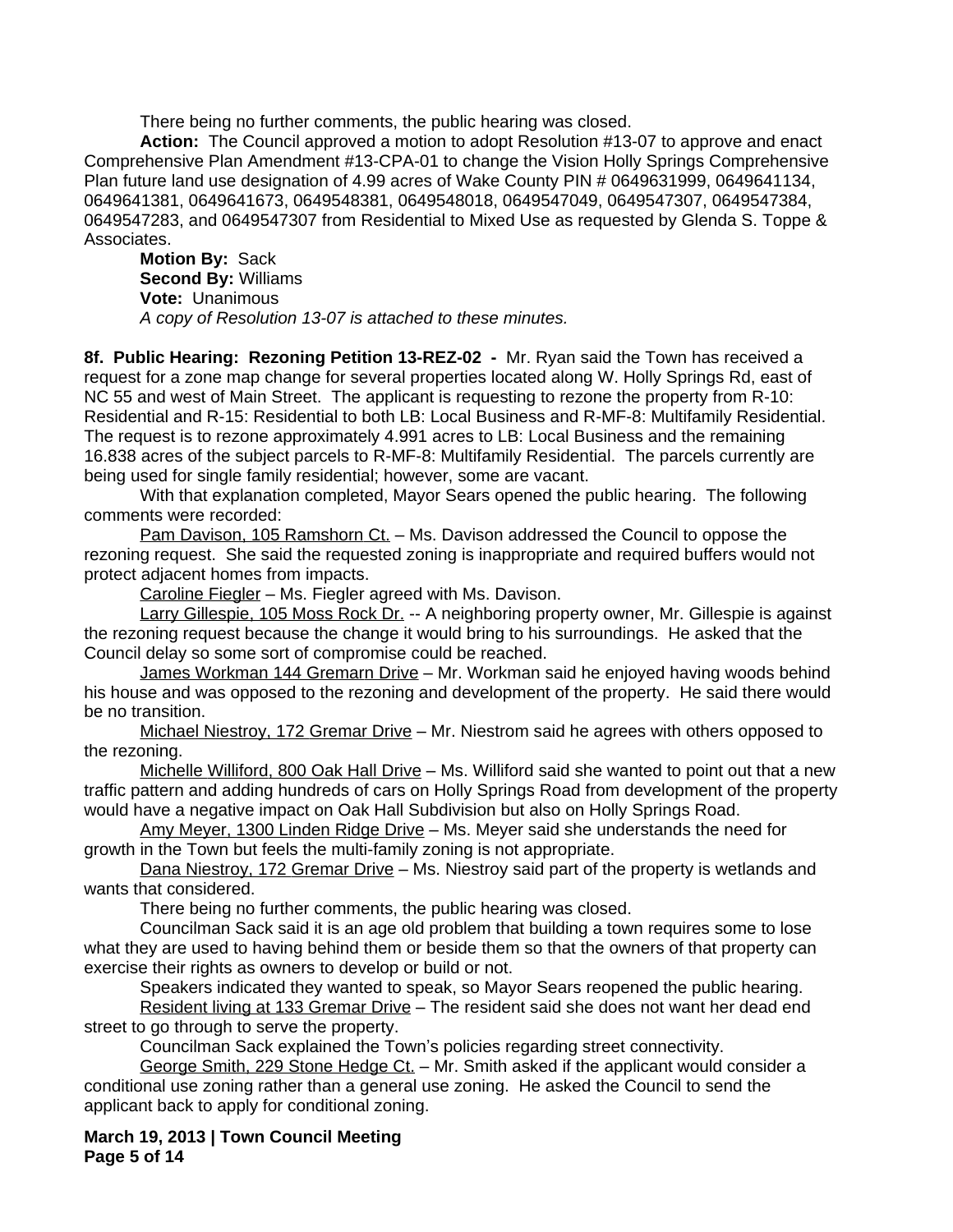H. J. Gillece – Mr. Gilleece, representing the applicant, said he would support the rezoning and would be glad to meet with residents of Oak Hall.

In discussion, Council noted that people felt they did not have enough time to oppose the petition; whether to table the question; and that the RMF8 section would require public hearings on the actual development plan.

**Action #1:** The Council approved a motion to accept the following statement as true*: "The requested zone map change from R-10: Residential and R-15: Residential to LB: Local Business and R-MF-8: Multifamily Residential is consistent with the Holly Springs Ten Year Comprehensive Growth Plan since the Future Land Use Plan Map indicates these properties as Mixed Use and Residential. The LB: Local Business District is consistent with the Mixed Use future land use designation and the R-MF-8 district is consistent with the Residential future land use designation, which sets the maximum allowed density between 2 and 15 units per acre."*

**Motion By:** Sack **Second By:** Williams **Vote:** 3-1 Cobb opposed

**Action #2:** The Council approved a motion to adopt ordinance 13-REZ-02 to approve and enact that part of Zone Map Change Petition #13-REZ-02 to change the zoning of 4.99 acres on West Holly Springs Road from R-10: Residential to LB: Local Business; but to delete from the ordinance draft the following text: and 16.83 acres from R-10 and R-15 to R-MF-8: Multifamily Residential as requested by Glenda S. Toppe & Associates.

**Motion By:** Sack **Second By:** Cobb **Vote:** Unanimous *A copy of Ordinance 13-REZ-02 as amended is attached to these minutes.*

For the remainder, the applicant will need to submit a new petition.

**8g. Public Hearing: Annexation Petition A13-04 -** Mr. Jones said the Town has received a petition for voluntary annexation of approximately 7.158 +/- acres located along Grigsby Avenue. The property owners are Betty Waller, Grigsby Development, Inc., and the propoerty is contiguous with city limits.

The petition meets all the statutory requirements for annexation.

The applicant has submitted a related development plan for this property and requests that action on the annexation be delayed until action on the subdivision plan is taken. If the subdivision plan is not approved, the applicant would request that no action be taken on annexation.

With that explanation completed, Mayor Sears opened the public hearing. The following comments were recorded:

David Lassley, Piedmont Land Design – Representing the developer of Somerset Stream, Mr. Lassley spoke in favor of annexation and wants to satisfy the town attorney's questions about property description.

Mr. Schifano addressed the Council to explain that he would like to secure greenway dedication; his recommendation would be to continue the public hearing because the 7 acres is inappropriately described.

There being no further comments, the public hearing was continued.

**Action:** The Council approved a motion to continue the public hearing and defer action on Annexation Ordinance A13-04 until the town attorney can gain assurances of greenway easement dedication.

**Motion By:** Cobb **Second By:** Sack **Vote:** Unanimous

**March 19, 2013 | Town Council Meeting Page 6 of 14**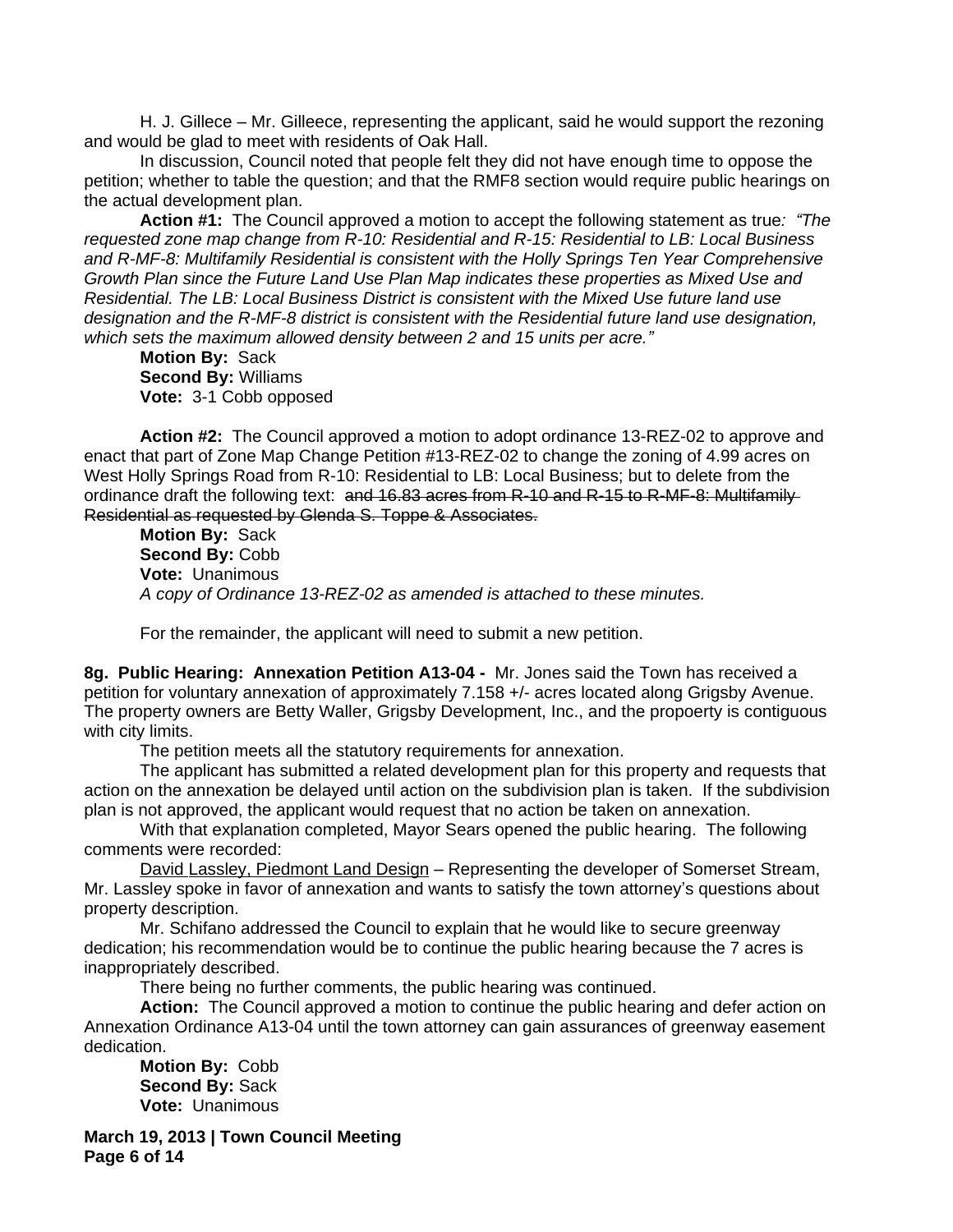**8h. Public Hearing: Comprehensive Plan Amendment 13-CPA-02 -** Mr. Ryan said the Town has received a request to change the Southern Gateway Plan future land use designation of 72 acres from Commercial to Mixed Residential.

Mr. Ryan said that the applicant has requested to table this item to a future meeting. However, the public hearing had already been advertised and posted; therefore, the Town Council should open the public hearing and continue it to April 16, 2013, Mr. Ryan said.

With that explanation completed, Mayor Sears opened the public hearing. The following comments were recorded: None

There being no comments, the public hearing was continued at the request of the applicant.

**Action:** The Council approved a motion to continue the public hearing and action on Vision Holly Springs Comprehensive Plan Amendment Petition #13-CPA-02 to the Town Council meeting on April 16, 2013.

**Motion By:** Sack **Second By:** Williams **Vote:** Unanimous

**8i. Public Hearing: Rezoning Petition 13-REZ-03 -** Mr. Ryan said the Town has received a request for a zone map change for two properties located along Little Moccasin Lane, south of Ralph Stephens Road. The applicant is requesting to rezone the properties from CB: Community Business to R-8: Residential. The request is to rezone approximately 60.81 acres of an 80.4-acre parcel and all 10.2 acres of an adjacent parcel. The parcels currently are being used for agricultural purposes. The property is located within the Southern Gateway Area Plan and the requested R-8 zoning district is consistent with the Mixed Residential land use designation.

Mr. Ryan said that the applicant has requested to table this item to a future meeting. However, the public hearing had already been advertised and posted; therefore, the Town Council should open the public hearing and continue it to April 16, 2013, he said.

With that explanation completed, Mayor Sears opened the public hearing. The following comments were recorded: None.

There being no comments, the public hearing was continued at the request of the applicant. **Action:** The Council approved a motion to continue the public hearing and action on

Rezoning Petition 13-REZ-03 to the Town Council meeting on April 16, 2013.

**Motion By:** Cobb **Second By:** Williams **Vote:** Unanimous

**8j. Public Hearing: Development Plan 12-DP-02 for New Hill Place Apartments -** Ms. Holloman said the Town has received a request for a multi-family development project adjacent to Holly Springs Towne Center along Old Holly Springs Apex Road. The property is 21.67 acres in size and zoned R-MF-15 Multi-family Residential.

She said the project includes 12 apartment buildings with 288 multi-family units located throughout the property. A total of 500 parking spaces (surface parking and garages) are distributed throughout the project. Pedestrian connections are provided throughout the interior of the site as well as along all adjacent public streets. All vehicular accesses for the site would be provided by driveways located off of the newly-constructed thoroughfare that will provide a connection from GB Alford Highway to Old Holly Springs Apex Road.

She said a total of 1.92 acres (10% of project area) of private recreational open space is provided and includes amenities such as a pool and clubhouse.

The primary building materials include light brown cement siding and tan stone accents. Other design features include: façade modulation, roofline variation, decorative columns, balconies and a decorative cupola on top of the clubhouse building.

**March 19, 2013 | Town Council Meeting Page 7 of 14**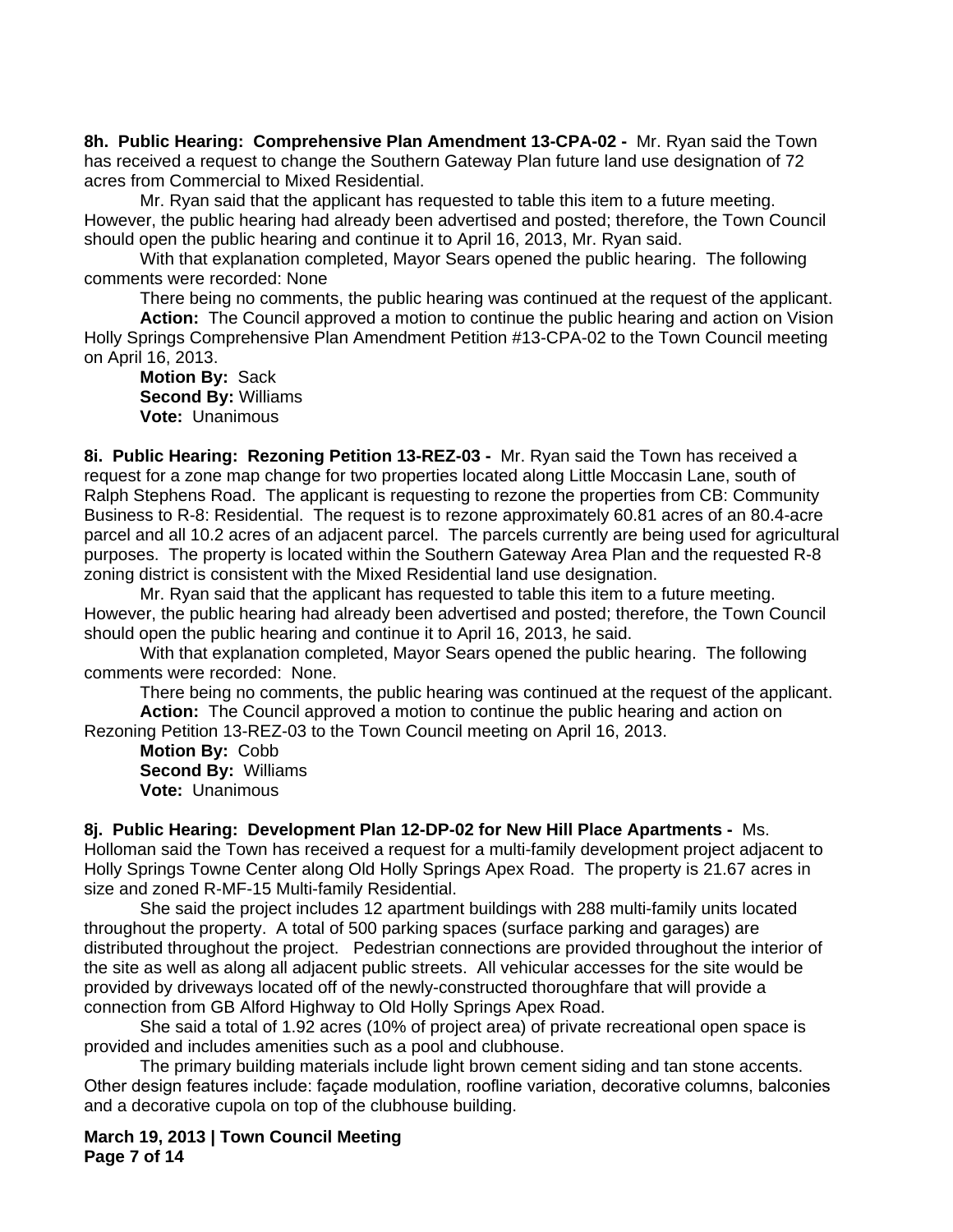With that explanation completed, Mayor Sears opened the public hearing. The following comments were recorded:

Ashley Schaeffer, Forest Springs - Ms. Schaeffer spoke against the development plan. She said higher traffic would be generated; because roadways would be impacted, she was concerned about public safety; she said she felt multi-family development would result in increased students in crowded schools and be a drain on town services.

Resident at 112 Sweet Violet Drive – The resident spoke against the plan saying she was very concerned about bringing in multi-family development to the area.

Tom Schaeffer, 116 Sweet Violet Drive – Mr. Schaeffer spoke against the plan. He said a future Forest Springs phase will be butted up against this proposed development.

Mike Hunter, Cary – Mr. Hunter is the applicant and addressed the Council. Mr. Hunter pointed out that the Town has encouraged multi-family development, probably since before the residents of Forest Springs were there. Support of the shopping center depends on multi-family high-density. He promised a high quality product.

There being no further comments, the public hearing was closed.

In discussion, Council members agreed that a multi-family residential section has been in the plan since the beginning.

**Action:** The Council approved a motion to approve Development Plan #12-DP-02 for New Hill Place Apartments as submitted by WSP Sells, dated revised12/27/12 with the following conditions:

- a. Payment of fees-in-lieu of land dedication shall be calculated at the current Fiscal Year Fee Schedule in place at the time of Final Plat recordation.
- b. All previous approval conditions for *New Hill Place Master Plan and New Hill Place Subdivision Plan* will apply to this plan as well.
- c. The portion of the approved, Thoroughfare A (Bennet Knoll Parkway), as designed by Stantec (sheets 11-15) dated August 2012, that runs along the frontage of this project site must be completed prior to the initial certificate of occupancy of New Hill Place Apartments. The thoroughfare plans will be submitted for approval along with construction drawings for the apartments. Any right-of-way needed to construct these improvements must be obtained prior to construction drawing approval.
- d. A fee-in-lieu of upgrade will be required for this project for the Twelve Oaks Pump Station and associated Force Main
- e. This project will be required to meet the Town of Holly Springs NPDES Ph. II Post Construction Stormwater Ordinance.
- f. Stormwater sureties are required on this project. A performance surety in the form of a bond, letter of credit or cash is required in the amount of 150% estimated construction cost of the stormwater BMP prior to the preconstruction meeting and a maintenance surety in the form of a cash escrow account in the amount of 35% the actual construction cost of the BMP is required at the end of the performance monitoring period for the project.
- g. All conditions set forth in the approved 401 Water Quality Certification and 404 Permit will have to be met with this project. The Town will not approve development plans for the residential outparcels of this development if they contain any impacts not approved by the USACE and NCDWQ as documented USACE Approval Date: 1/5/11 and DWQ Approval Date: 12/6/10.
- h. The following item must be addressed prior to construction drawings submittal: 1. Submit all items listed on the Stormwater Submittal Checklist, Form #16003.
	- 2. The approved Forest Springs flood study will need to be updated to reflect this project and will need to demonstrate that development of the site will not raise established flood levels. Retention or detention may be required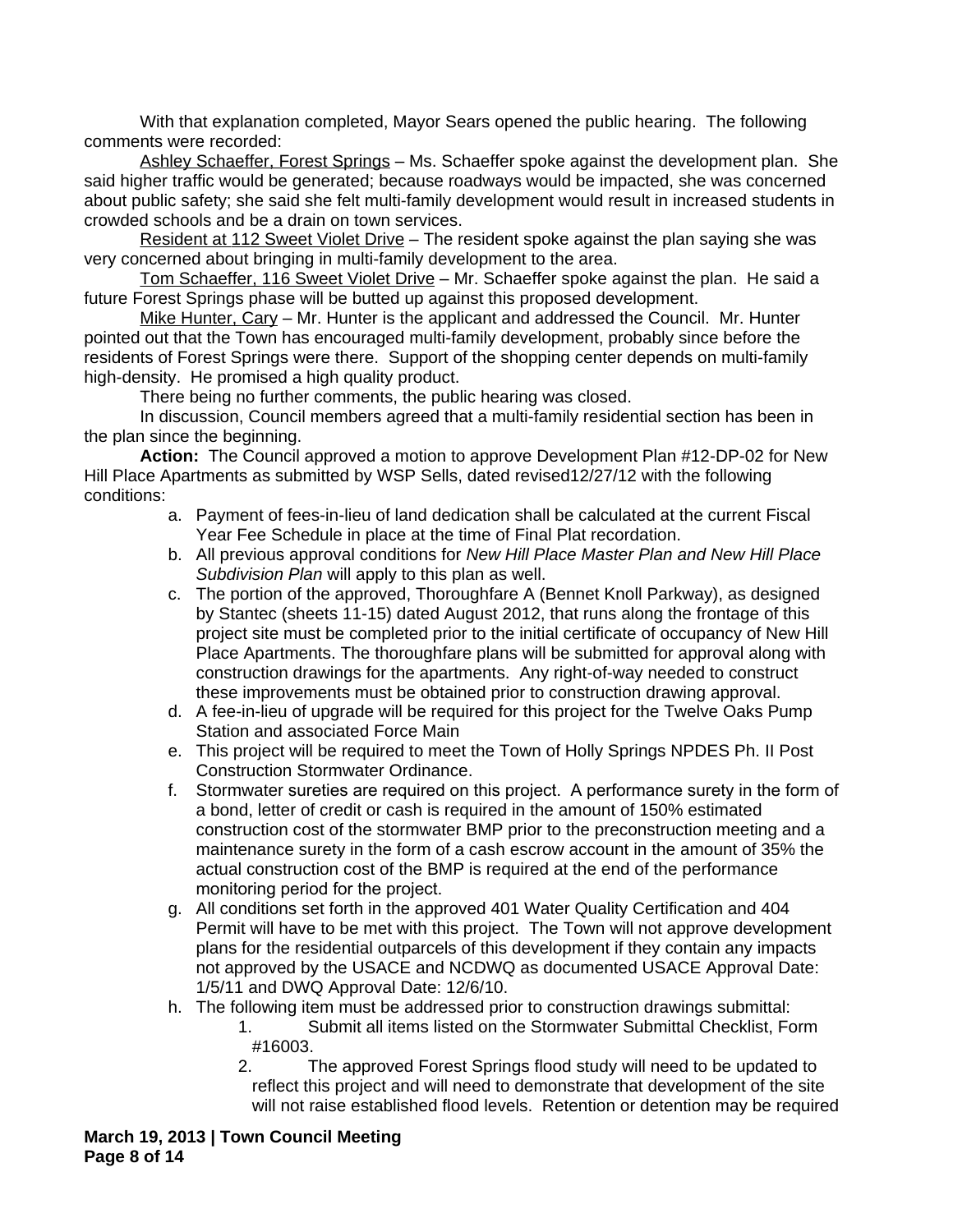to accomplish this. The revised flood study must be submitted with the first construction drawing review.

- i. The following item must be addressed prior to construction drawings approval:
	- 1. Payment of the Stormwater Fee-in-Lieu will be required.
	- 2. Approval of Stormwater Management Plan is required prior to issuance of a land disturbance permit or construction drawing approval.
	- 3. If any off site water and/or sewer facilities are needed to serve this project and are not completed and accepted by the Town at the time of approval of this plan, then these facilities must be completed for this project to develop. The Town is not responsible for completion of off-site water or sewer facilities, and will not guarantee completion of such facilities by any other party. No plats or building permits will be issued by the Town until all necessary on and off site water and sewer infrastructure is completed.
	- 4. As per the Master Plan, a pedestrian connection must be made between Holly Springs Towne Center and the Forest Springs Subdivision. This connection is proposed along Old Holly Springs/Apex Road. If at the time of design additional right-of-way or easements are needed to construct this connection, they will need to be obtained by the developer as well prior to construction drawing approval.

**Motion By:** Sack **Second By:** Williams **Vote:** Unanimous

**8k. Public Hearing: Comprehensive Plan Amendment 13-CPA-03 -** Mr. Jones said that staff has been working on updates to the Village District Area Plan over the last few months and has the first part of multiple amendments that staff will be proposing to update VDAP maps and Land Uses over the next couple of months. Along with these proposed changes the Southern Gateway Plan changes as a result of the VDAP boundary changing. The proposed amendments are as follows: **Suggested Amendments to VDAP**

- Replace Figure 1 with new map with new boundary
- Replace Figure 3 with new map
- Replace all maps within document with new boundary
- Add language that defines VDAP Land Uses
- Mixed Use category is intended to provide for a wide range of Commercial, Business, and Higher Density Residential land uses up to 15 units per acre.
- Residential category is intended to provide for a wide range of residential densities and limited public and institutional uses.

**Park and Open Space** category is intended to identify those areas that ensure a system of parks, trails and open spaces adequate for a wide variety of active and passive leisure pursuits, contributing to the quality of life within the Town

**Civic and Institutional** category is intended to provide for a wide range of civic and institutional functions, such as, Town facilities, Libraries to schools

• Remove Figure 4 map and reference

## **Suggested Amendment to Southern Gateway**

Update Boundary as result of VDAP Amendments

With that explanation completed, Mayor Sears opened the public hearing. The following comments were recorded:

There being no comments, the public hearing was closed.

**March 19, 2013 | Town Council Meeting Page 9 of 14**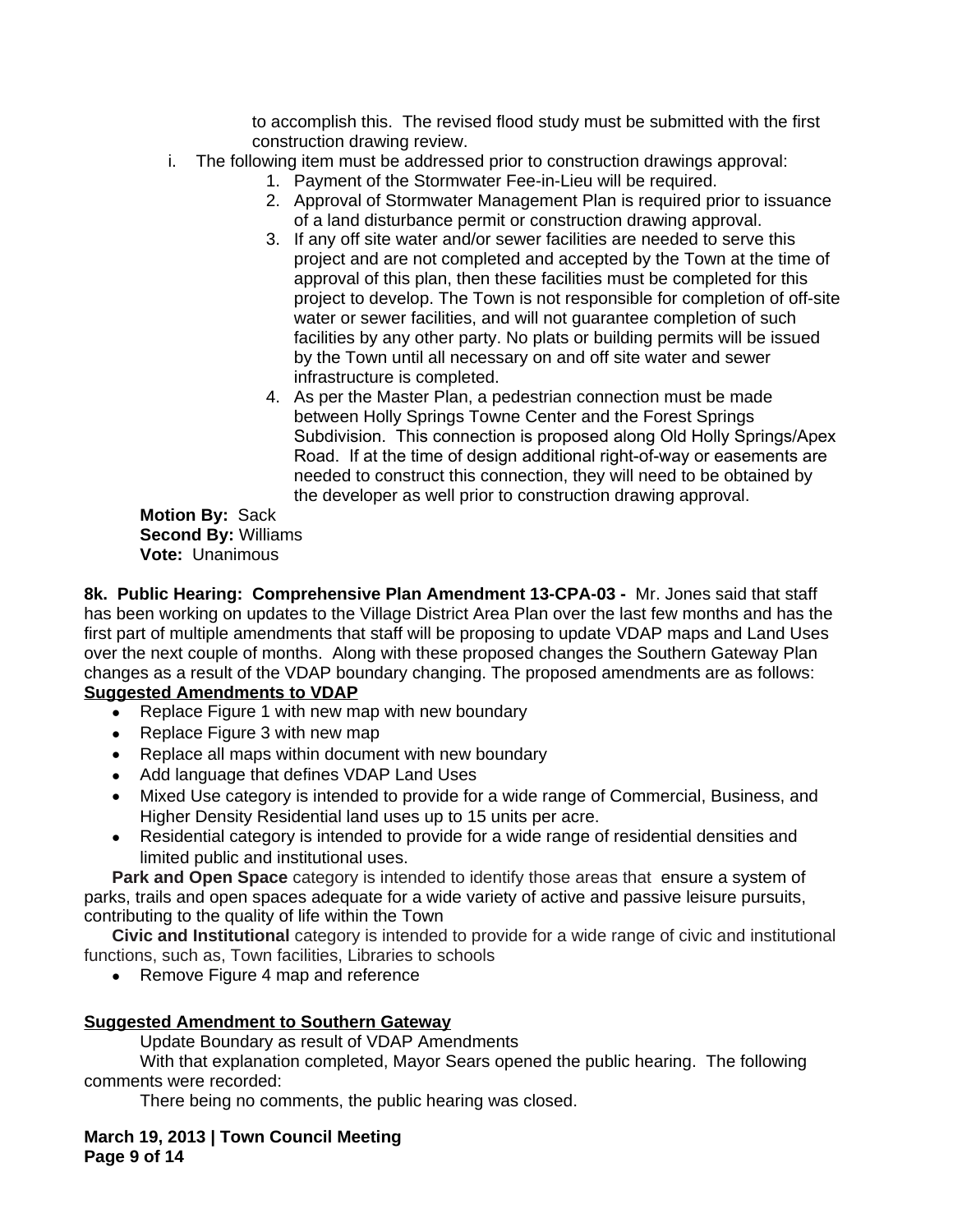**Action:** The Council approved a motion to adopt Resolution #13-09 to approve and enact Comprehensive Plan Amendment #13-CPA-03 to amend Appendix A2.1- Village District Area Plan and Appendix A2.3- Southern Gateway Plan as submitted by the Town of Holly Springs.

**Motion By:** Cobb **Second By:** Williams **Vote:** Unanimous *A copy of Resolution 13-09 is attached to these minutes.*

**8l. Public Hearing: Ordinance 13-03 -** Mr. Jones said at the 2012 Town Council Retreat, it was determined and agreed that all required infrastructure for downtown projects must be completed at time of development and that no waivers shall be granted in the future for sidewalks, road widening, on-street parking, etc. The reason behind this discussion and direction was the importance to ensure that as development occurs within the downtown area that adequate pedestrian, roadway, and parking facilities are available to accommodate the needs and impacts of the new development.

Also at the retreat, the Town Council directed staff to review and modify the Downtown Development Incentive Policy to provide for a means for the Town to ensure completion of improvements for development within the boundaries of the Village District Area Plan as well as to provide opportunities for the Town to encourage new development.

Based upon the feedback received at the retreat, Staff prepared revisions to the Town's Downtown Development Incentive Policy and presented the new Downtown Development Investment Program to the Town Council at the Feb. 5 Town Council meeting. The Council adopted this new policy which provides for a limited Town contribution to the completion of such public improvements subject to certain criteria's being met.

Now that the policy is in place to provide some assistance with the completion of vital infrastructure in the downtown area, the Unified Development Ordinance is being amended to eliminate the option for waivers of the completion of this infrastructure for those development projects within the boundaries of the Village District Area Plan.

With that explanation completed, Mayor Sears opened the public hearing. The following comments were recorded:

None.

There being no comments, the public hearing was closed.

**Action #1:** The Council approved a motion to accept the following statements as being true: "The requested UDO text amendment is consistent with the Vision Holly Springs Comprehensive Plan: *Executive Summary* in regard to "Using the Plan to Implement the Town's Vision" and "Adopting and Implementing the Plan"; Section 1: *Future Land Use* "Objectives"; Section 2: *Transportation* "Objectives"; and Appendix 2.1: *Village District Area Plan* (Transportation, Access & Circulation Recommendations" and "Streets and Streetscape Recommendations." The proposed UDO amendment provides the tool necessary for staff and the development community to implement the goals and objectives stated in the plan."

**Motion By:** Cobb **Second By:** Sack **Vote:** Unanimous

**Action #2:** The Council approved a motion to adopt Ordinance 13-03 to approve and enact UDO Text Amendment #13-UDO-02 to modify the text of UDO Section 9.05, B. as submitted by the Town of Holly Springs.

**Motion By:** Cobb **Second By:** Lee **Vote:** Unanimous *A copy of Ordinance 13-03 is attached to these minutes.*

**March 19, 2013 | Town Council Meeting Page 10 of 14**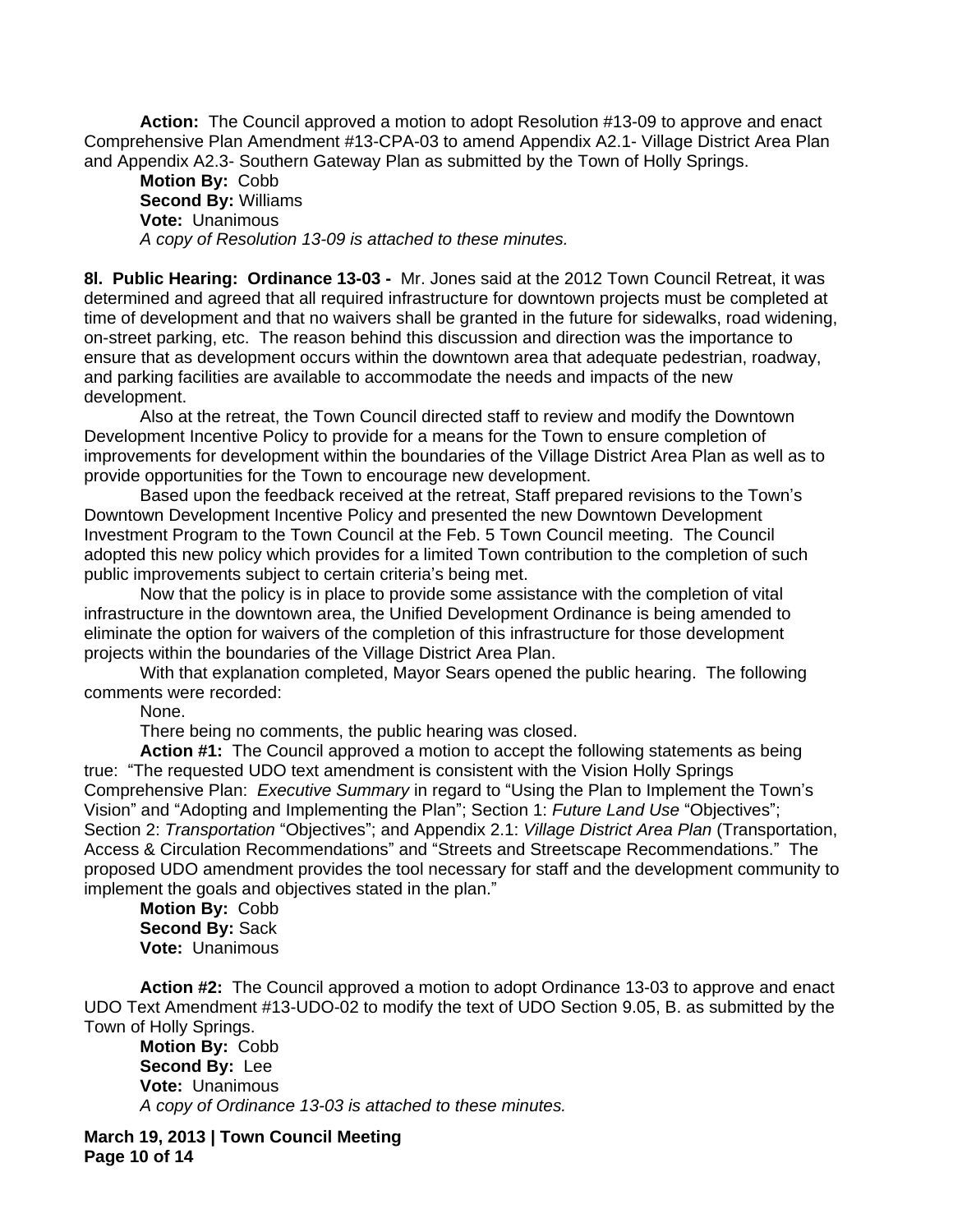**9. Consent Agenda:** The Council approved a motion to approve all items on the Consent Agenda. The motion carried following a motion by Councilman Sack, a second by Councilman Cobb and a unanimous vote. The following actions were affected:

9a. Minutes – The Council approved minutes of the Council's special meeting held Feb. 15 - 16 and regular meeting held March 5, 2013.

9b. Budget Amendment Report – The Council received a monthly report of amendments to the FY 2012-13 budget approved by the town manager. *A copy of the budget amendment report is attached to these minutes.*

9c. Resolution 13-10 – The Council adopted Resolution 13-10 declaring retired K-9 Leza surplus to the needs of the town and authorizing the town manager to give Leza to her handler. *A copy of the Resolution 13-10 is attached to these minutes.*

9d. Western Wake Partnership Settlement Report - The Council received a report of the Western Wake Partnership settlement as required by NCGS 143-318.11(a)(3.).

9e. Budget Amendment, \$22,700 – The Council adopted an amendment to the FY 2012-13 budget in the amount of \$22,700 to appropriate funds from prior year and current year budgets to cover water meters for Pecan Grove Apartments.*A copy of the budget amendment is attached to these minutes.*

9f. BudgetAmendment, \$4,575- The Council adopted an amendment to the FY 2012-13 budget in the amount of \$4,575 to cover cost of fire station #3 roof repairs.*A copy of the budget amendment is attached to these minutes.*

9g. Fiber Optic Network Contract- The Council accepted proposal from CTC, Inc. at the cost of \$20,750 to develop a business plan, opportunity analysis and cost analysis of a town-owned fiber optic network.

**10a. 12-MAS-04 for Logan's Manor –** Ms. Holloman said the Town staff has received a request for a development options subdivision. The total number of lots proposed is 49. The subject property is located along Bass Lake Road, directly adjacent to the approved yet undeveloped Brook Manor subdivision.

Ms. Goodson said the condition on the plan for a fee in lieu for a "pump station is required" is a standard condition that staff puts on all plans. She said that there are no upgrades needed for this project.

Mr. Nick Antrilli, 111 McCanan Drive in Cary addressed the Council. He said that lot 39 was removed and turned into open space to provide extra buffer. He said the connectively between the adjacent property is a town requirement. He said he recommends barricading the road leading into the adjacent neighborhood until 90% build-out and add a speed bump.

Mr. Mizelle said the open space is added because of concerns of the neighbors.

Staff does not recommend speed bump as requested in public hearing.

**Action:** The Council approved a motion to approve Development Plan #12-MAS-04 for Logan's Manor as submitted by Withers & Ravenel, Project Number 2120467, dated revised 3/11/13 with the following conditions:

1. A fee-in-lieu of upgrade will be required for this project for the Pump Station and/or Force Main

2. This project will be required to meet the Town of Holly Springs NPDES Ph. II Post Construction Stormwater Ordinance.

3. Stormwater sureties are required on this project. A performance surety in the form of a bond, letter of credit or cash is required in the amount of 150% estimated construction cost of the stormwater BMP prior to the preconstruction meeting and a maintenance surety in the form of a cash escrow account in the amount of 35% the actual construction cost of the BMP is required at the end of the performance monitoring period for the project.

**March 19, 2013 | Town Council Meeting Page 11 of 14**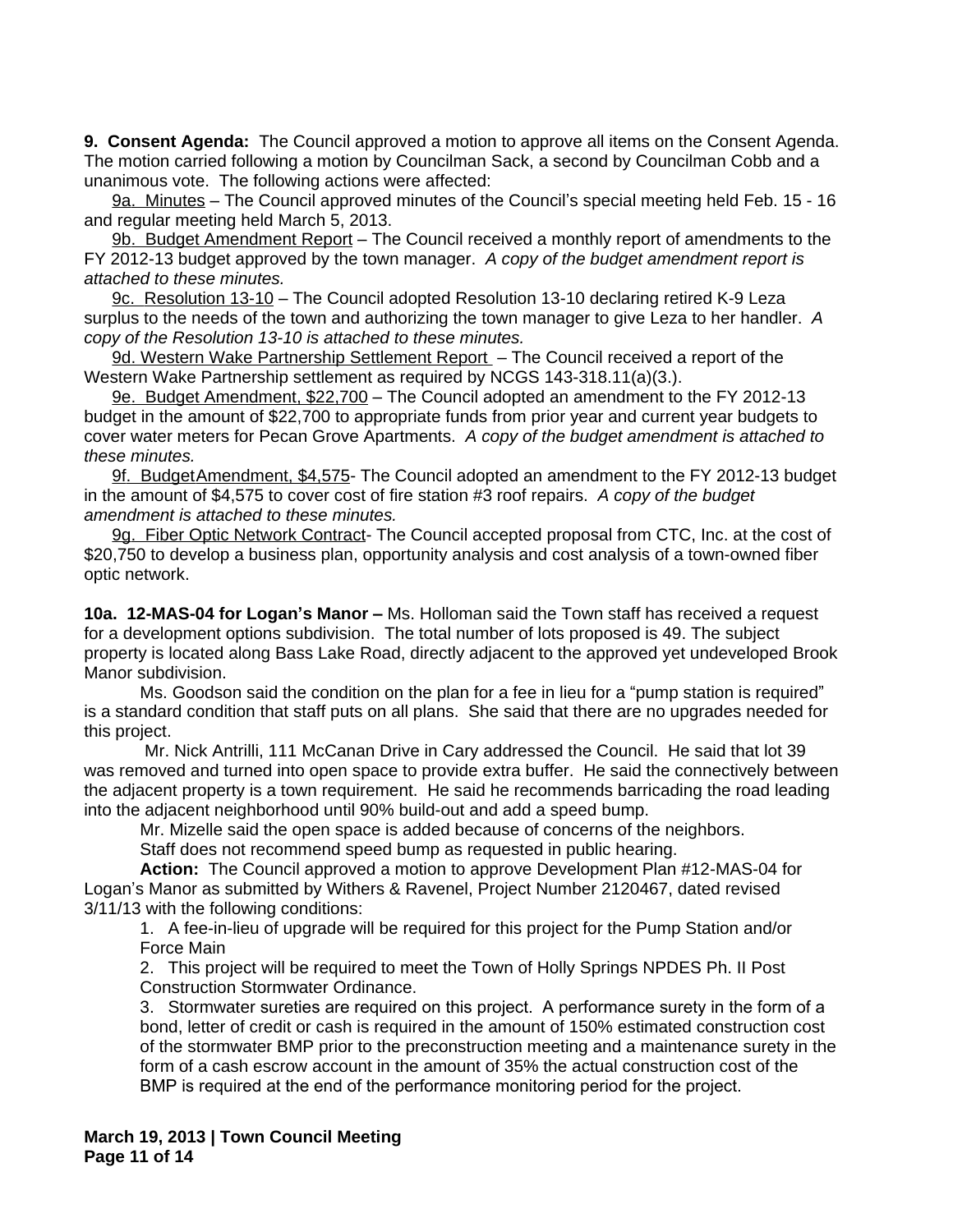4. The following items must be addressed prior to or with the first construction drawing submittal:

a. All items listed on the Stormwater Submittal Checklist, Form #16003, must be included

b. Thoroughfares, collectors and boulevards will require a calculated pavement design. This may result in a pavement cross section bigger than the specified minimum.

c. Note that the pavement design will require NCDOT approval. The most restrictive cross-section between the minimum design, calculated pavement design, Triassic design, and NCDOT design will apply.

d. Provide documentation in the form of a recorded plat of any required offsite sewer easements. Continue to work with staff to review the design for the sewer connection prior to obtaining the easement.

e. A flood study will be required to meet the Town's policy for Hydrologic Basin Models (Town Policy - P-018). The approved Remington flood study will need to be updated to reflect this project.

f. At the time of construction drawing submittal, a site lighting plan will be required. Street Trees on all interior streets shall be positioned as to not interfere with any lighting fixtures present or any site distance triangles.

g. The applicant shall work with staff to revise the landscape plan as necessary to show a Type 'B' buffer along Lot 39. Update – This condition has been satisfied. The applicant has submitted revised plans 3/11/13 that have removed Lot 39 as a buildable lot and depicted it as open space on all plan sheets.

5. The following items must be addressed prior to construction drawing approval or issue of a land disturbance permit:

a. Approval of Stormwater Management Plan is required.

b. All environmental permits must be obtained for the entire project.

6. Barricade the road leading into the adjacent neighborhood until 80% build-out but do not add a speed bump.

**Motion By:** Williams **Second By:** Sack **Vote:** Unanimous

**10b. Bass Lake Buffer Waiver -** Ms. Keefer said that Branston, LLC is requesting a waiver to the Bass Lake Buffer to allow impacts for development of the Somerset Stream Subdivision within the Town of Holly Springs 100-foot undisturbed Bass Lake Buffer, UDO Section 7.06 D, 4, e., (1).

The waiver would be necessary for the construction of portions of the sanitary sewer, stormwater management devices and greenway trail.

**Action #1:** The Council approved a motion to make and accept the findings of fact to be recorded in the minutes for a waiver of UDO Section 7.06 D, 4, e., (1), to allow impact to the Bass Lake Buffer for the construction of portions of the sanitary sewer, stormwater management devices and greenway trail for the Somerset Stream Subdivision in the 100-foot Bass Lake Buffer as requested by the Somerset Stream Subdivision Developer, Branston, LLC.

- 1. The carrying out of the strict letter of the UDO will result in practical difficulties in the development of the property included in the Waiver Petition.
- 2. Approval will observe the spirit of the UDO.
- 3. Approval will secure public safety and welfare.
- 4. Approval will provide substantial justice.

**March 19, 2013 | Town Council Meeting Page 12 of 14**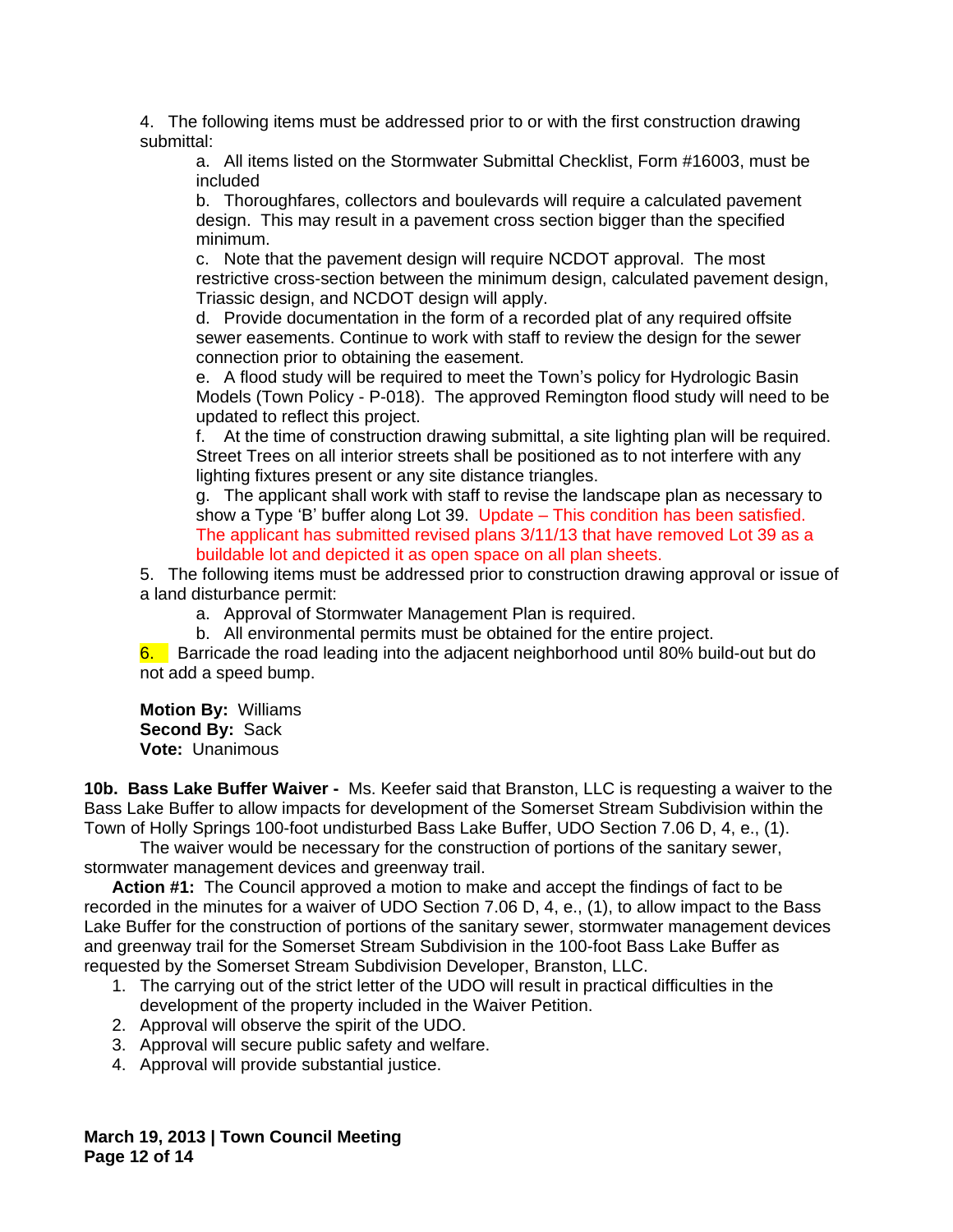5. a. There are exceptional conditions pertaining to the particular piece of property in question because of its shape, size, or topography, that are not applicable to other lands, buildings, or structures in the same district, or

b. There is a peculiar characteristic of a proposed use which makes the application of certain development standards of the UDO, as requested in the petition for waiver of Riparian Buffer Regulations, unrealistic.

- 6. Granting the Waiver requested will not confer any special privileges that are denied to
- 7. A literal interpretation of the provisions of the UDO would deprive the applicant of rights commonly enjoyed by other owners and residents of the district in which the property is located.
- 8. The requested Waiver will be in harmony with the purpose and intent of the UDO and will not be injurious to neighbor or to the general welfare.
- 9. The special circumstances giving rise to the Waiver request are not as a result of actions of the Applicant.
- 10. Waiver Requested is the minimum variance that will make possible the legal use of the land, building, or structure.

**Motion By:** Williams **Second By:** Cobb **Vote:** Unanimous

**Action #2:** The Council approved a motion to grant the waiver to UDO Section 7.06 D, 4, e., (1) to impact to the Bass Lake Buffer for the construction of portions of the sanitary sewer, stormwater management devices and greenway trail in the 100' Bass Lake Buffer as requested by the Somerset Stream Subdivision Developer, Branston, LLC.

**Motion By:** Cobb **Second By:** Lee **Vote:** Unanimous

**10c. Subdivision Plan #12-MAS-03 Somerset Stream and Annexation Ordinance A13-04 –** Mr. Jones said that since annexation was not acted upon earlier in the meeting, then the applicants requests that action and presentation on the subdivision plan for Somerset Stream be deferred until a future meeting.

**Action:** None

**10d. Sewer Treatment & Permit Evaluation – Ms. Sudano said the Town received its wastewater** treatment plant National Pollutant Discharge Elimination System (NPDES) discharge permit this past year. This was a major accomplishment for the community.

The permit requires that the Town relocate its actual discharge prior to plant discharge flows reaching 2.4 million gallons per day (mgd.) At present, flows are in the 1.5 mgd range. Development is rapidly increasing and includes flow-intensive non-residential and multi-family units coming online. This means that the remaining 1 mgd of flow will come online before we know it.

Staff is recommending hiring CH2MHill to perform three tasks for a not-to-exceed figure of \$19,950.

- The first is to provide an independent short-term study of plant flow projections that can be used to develop a schedule for the next plant-related capital project – installation of an outfall for the relocation of the discharge downstream;

- Review historical information and provide projections for reclaimed water;

- Explore the possibility of a permit modification that accounts for reclaimed water use with the goal of delaying construction of the outfall.

The work will be undertaken over the next several months. CH2MHill has an excellent track record in working with the Town's plant-related permits.

**March 19, 2013 | Town Council Meeting Page 13 of 14**